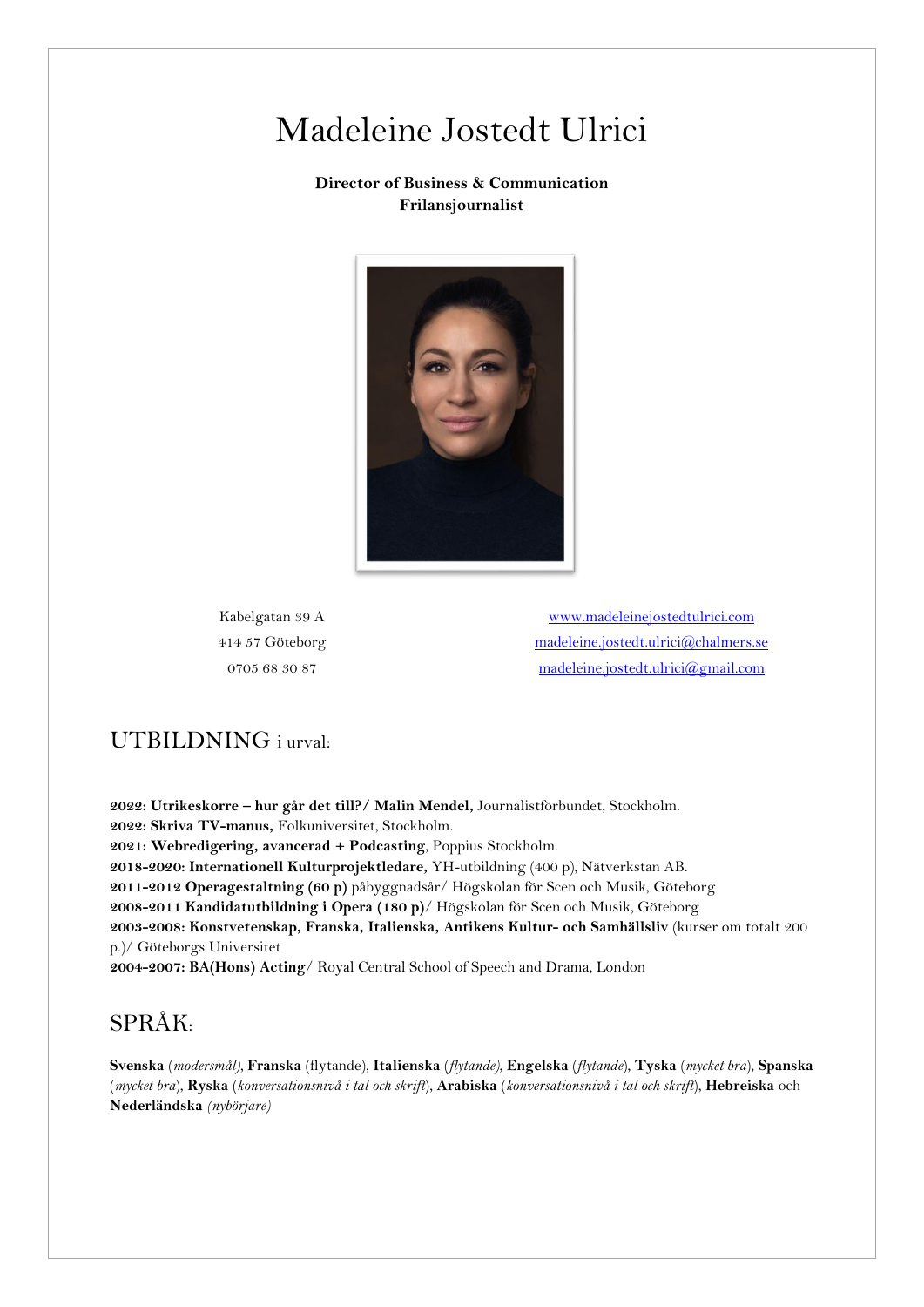## PROFESSIONELL VERKSAMHET/ UPPDRAG (i urval):

2021 - : Director of Business & Communication **WIN WIN Gothenburg Sustainability Award** 2020 - : Frilansjournalist resor, kultur & livsstil för bl.a. **OPUS, Göteborgs-Posten, Allt om Resor, Amelia.** 2021: Konferencier **WIN WIN Gothenburg Sustainability Award: Anti-Corruption 2021** 2020: Språkansvarig, Digital Side by Side by El Sistema, **Göteborgs Symfoniker AB** 2020: Affärs- & publikutveckling (praktik) **Göteborgs Symfoniker AB** 2019: Ordinarie ledamot i **Kulturverkstans ledningsgrupp** 2019: Konferencier/European Choir Games & Grand Prix of Nations, **Interkultur/Göteborg & Co** 2019: Producent: aktiviteter, Side by Side by El Sistema, **Göteborgs Symfoniker** 2017 – 18: Co-producer/ Fundraiser **Operafabriken**, Malmö

## REFERENSER:

- **Nathalie Bödtker-Lund,** Head of Sustainability, Elanders Group, Nathalie.bodtkerlund@elanders.se
- **Olof Esbjörnsson,** chefredaktör OPUS Magasin, olof.esbjornsson@opuspress.se

## ÖVRIGT:

Jag samlar på vintage haute couture och gillar att springa. Läser den samlade dagspressen dagligen med betoning på Dagens Industri och kultursidorna! Avskyr koriander, älskar oliver och salta kex.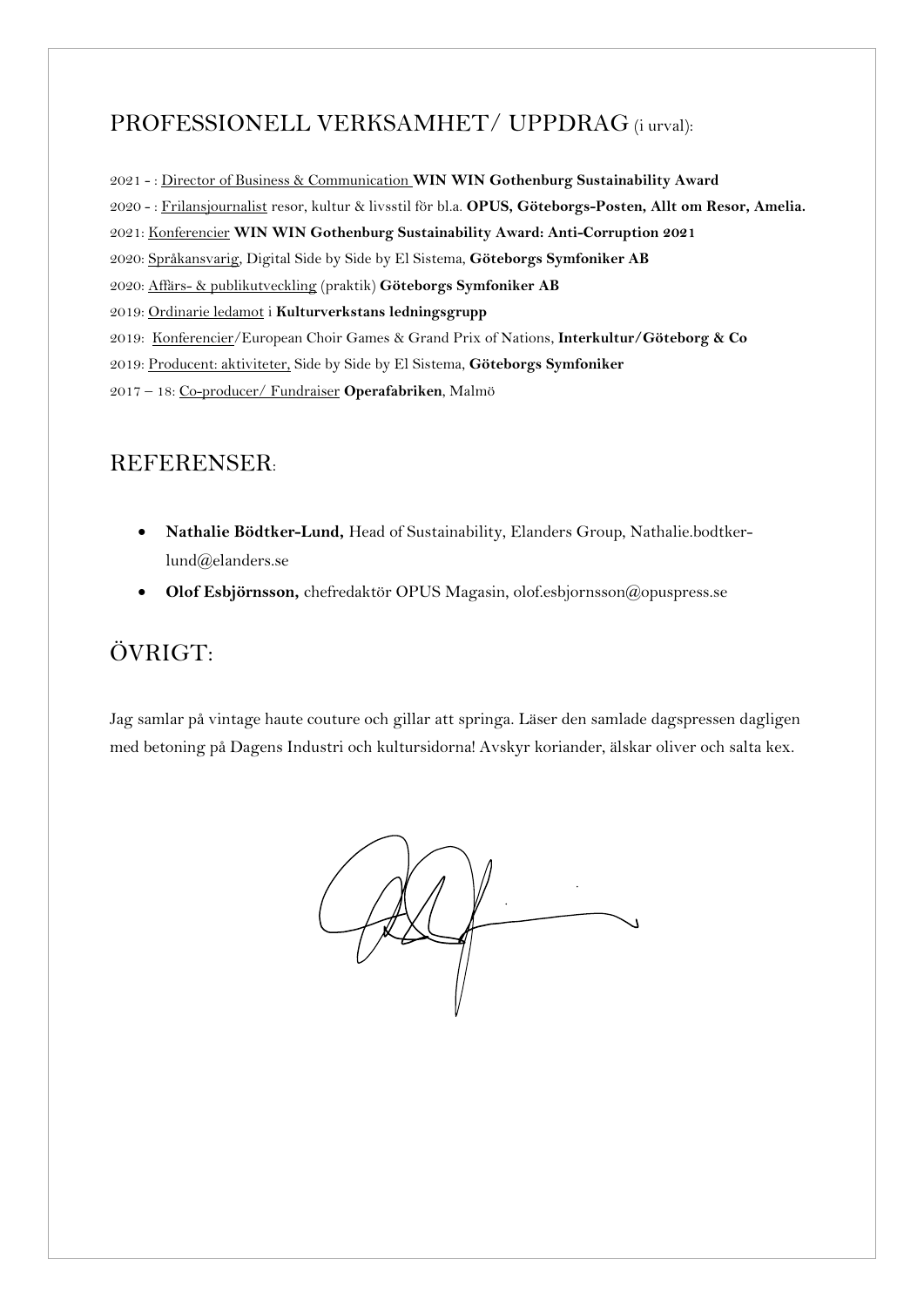# Madeleine Jostedt Ulrici

## **Culture, Travel & Lifestyle Journalist Project Manager - Presenter**



Kabelgatan 39 A 414 57 Göteborg +46 (0) 705 68 30 87 Sweden

 <madeleinejostedtulrici.com> [madeleine.jostedt.ulrici@gmail.com](mailto:madeleine.jostedt.ulrici@gmail.com)

Age: 37 Nationality: Swedish

## EDUCATION & COURSES (in brief):

- **2022: Foreign correspondence**, Journalistförbundet, Stockholm
- **2022: Screenwriting for TV**, Folkuniversitet, Stockholm
- **2021: Web editing advanced + Podcasting**, Poppius Stockholm
- **2018-2020: International Cultural Project Management,** advanced 2-year vocational programme equivalent to a Ma (Hons), Kulturverkstan Academy/ Nätverkstan AB, Gothenburg, Sweden.
- **2011-2012 Opera interpretation**, advanced course, Gothenburg Academy of Music & Drama, Sweden
- **2008-2011 Ba (Hons) Opera/ Gothenburg Academy of Music & Drama, Sweden**
- **2006-2008**: Ba (Hons) Classical Archaeology and Ancient History with History of Art, French and Italian, the University of Gothenburg, Sweden
- **2004-2007: BA(Hons) Acting/ Royal Central School of Speech and Drama, London** (I did not complete my last year, because of professional acting work)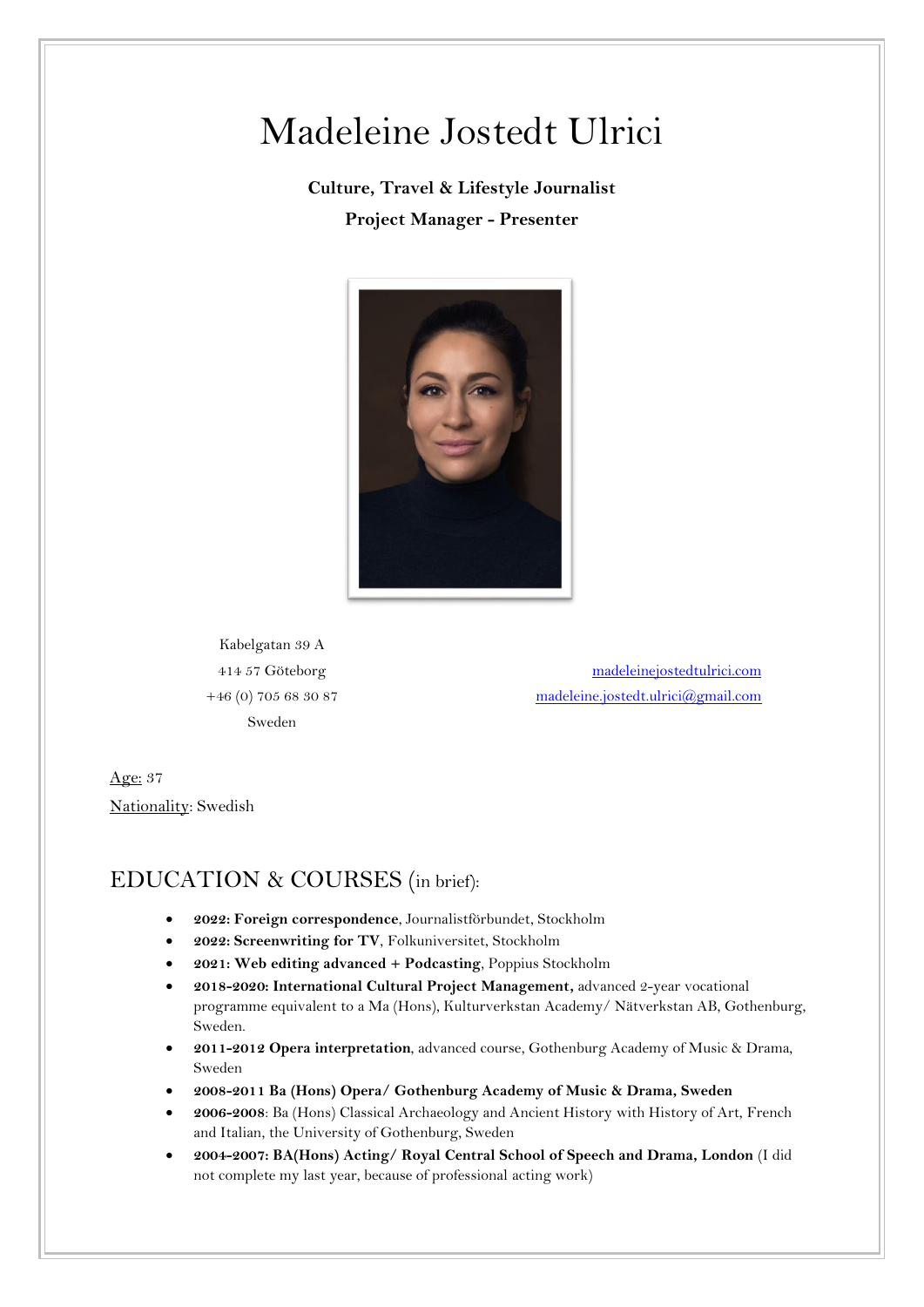## LANGUAGES:

- **- Swedish** (*mother tongue)*
- **- English** (*fluent*)
- **- French** *(fluent)*
- **- Italian** (*fluent)*
- **- German** (*strong*),
- **- Spanish** (*strong*),
- **- Russian** (*conversational*),
- **- Arabic** (*conversational*),
- **- Dutch** *(basic)*
- **- Hebrew** *(beginner)*

#### PROFESSIONAL EXPERIENCE (in brief, Performing Arts aside):

2020-present: Director of Business & Communications, **Win Win Gothenburg Sustainability Award, Sweden**

2020 - present: Freelance travel,- culture- and lifestyle journalist: **OPUS Magasin, Göteborgs-Posten, Allt om Resor, Amelia, Plaza UOMO, i.a., Sweden**

2020: Business Developer/ Fundraiser (internship) **Gothenburg Symphony Orchestra, Sweden**

2017-20 Public services (part time), **The Gothenburg Museum of Art, Sweden**

2019: Board Member of the Management team **Kulturverkstan (Academy)/ Nätverkstan AB**

2019: Grande Finale Show Host/European Choir Games & Grand Prix of Nations, **EBU Germany/ Sweden**

2019: Producer for Side by Side by El Sistema, **Gothenburg Symphony Orchestra, Sweden**

2014-19: Linguistics & rhetorics coach for stage professionals, business professionals and politicians. **Freelance**

2017-18: Co-producer/ Fundraiser **Operafabriken** (independent opera company**)**, Malmö, Sweden

2013: Language coach/ English (Peter Grimes/ B. Britten), **The Royal Opera of Stockholm, Sweden**

## FOR CREDENTIALS please contact:

- **Nathalie Bödtker-Lund**, Head of Sustainability, **Elanders Group, Sweden** [nathalie.bodtker-lund@elanders.com](mailto:nathalie.bodtker-lund@elanders.com)
- **Olof Esbjörnsson**, editor-in-chief, OPUS Magasin, Sweden [olof.esbjornsson@opuspress.se](mailto:olof.esbjornsson@opuspress.se)

## VOLUNTEER EXPERIENCE

- Active member of The Swedish Journalist Society, **Svenska Journalistförbundet**
- President of the Board of Singers in Teaterförbundet 2016-18 (the **Swedish Union for Performing Arts and Film**), (before and after presidency: full member of the board)
- **Swedish Performing Arts Biennale 2017:** *Norm Challenging Opera,* a panel discussion for which I was producer and moderator.
- Full member of the **Fredrika Bremer Association**, Sweden's leading Organization for Gender Equality and Women's Rights.